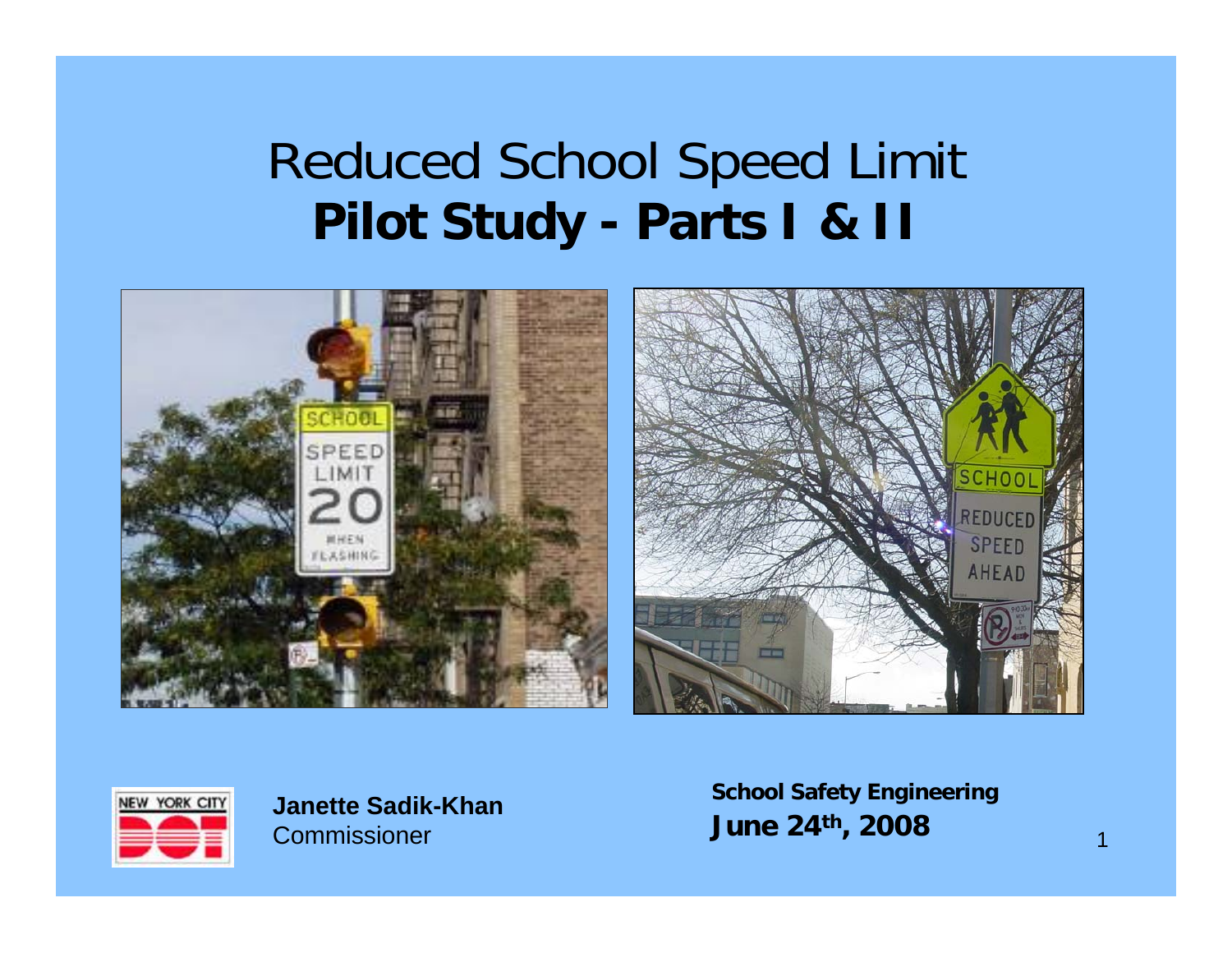## **Pilot I**

- •**Pilot I : Began in 2005 to test reduced speed limits**
- •**10 streets adjacent to schools in the Bronx**
- •**8 out of 10 streets had "speed reducers"**
- •**Both 20 MPH and 15 MPH zones were tested**

| <b>School</b> | <b>Posted School</b><br><b>Speed Limit</b><br>(MPH) | <b>Speed Reducer</b><br>(Hump) | <b>Control at School</b><br><b>Crosswalk</b> |
|---------------|-----------------------------------------------------|--------------------------------|----------------------------------------------|
| P.S. 79       | 15                                                  | ✓                              | Signal                                       |
| P.S. 90       | 20                                                  | ✓                              | Stop                                         |
| I.S. 166      | 20                                                  | N <sub>o</sub>                 | Signal                                       |
| M.S. 399      | 20                                                  | N <sub>o</sub>                 | Signal                                       |
| P.S. 30       | 20                                                  | ✓                              | Signal                                       |
| P.S. 102      | 15                                                  | ✓                              | Stop                                         |
| P.S. 110      | 15                                                  | ✓                              | Signal                                       |
| P.S. 291      | 15                                                  | ✓                              | Stop                                         |
| St. Luke      | 20                                                  | ✓                              | Signal                                       |
| P.S. 279      | 15                                                  | ✓                              | Signal                                       |





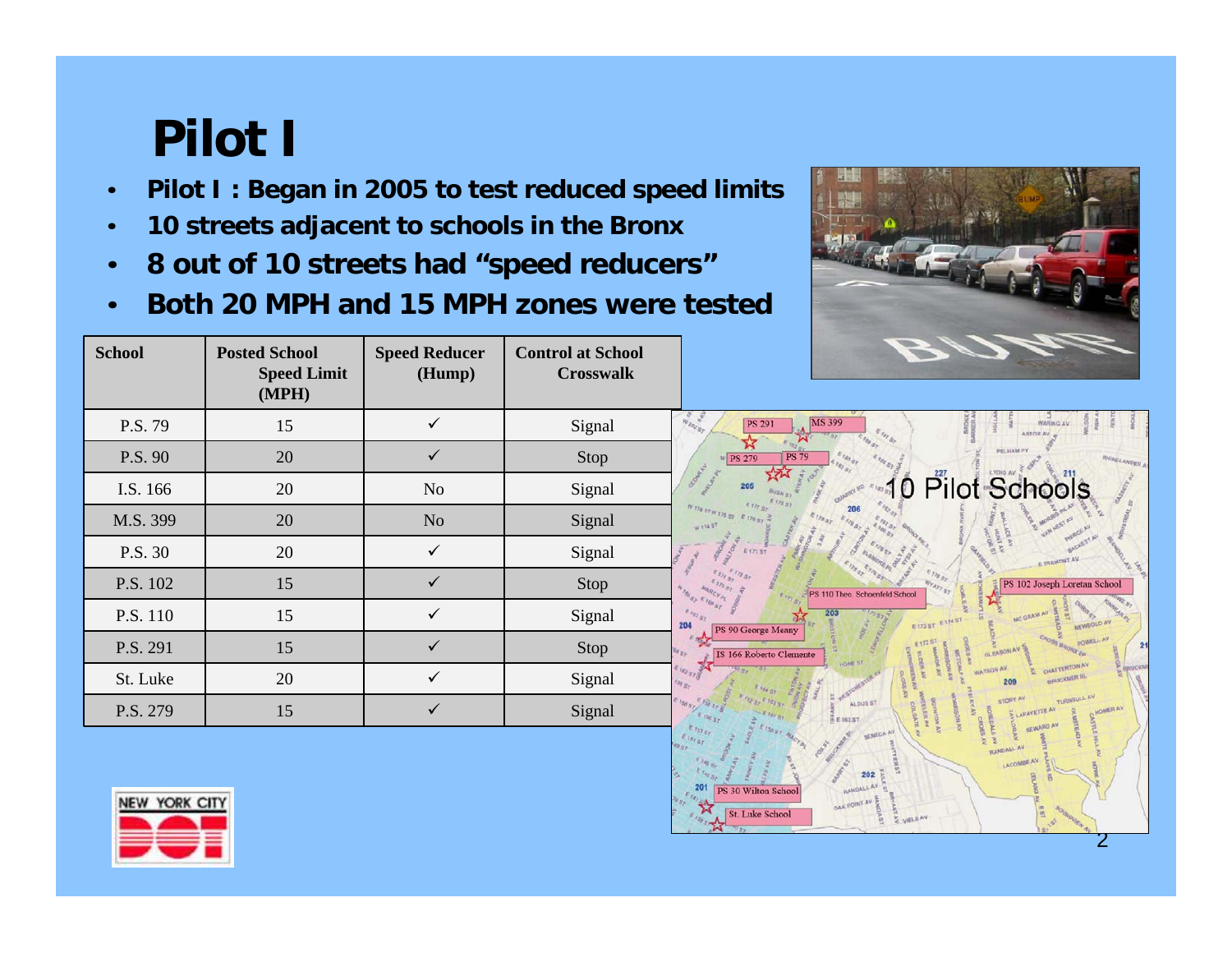## **Pilot I – Preliminary Conclusions**

- Reduced speed limits at schools may be effective on minor residential streets that **do not** already have existing speed reducers.
- Speed reducers are an effective tool (regardless of whether there is a lower speed limit opposed to a lower advisory speed) to ensure low speeds (~20 mph) on minor residential streets.
- Reduced speed limits, **in addition to existing speed reducers,**  have *limited* value.

**Future Study on streets without speed reducers necessary** in order to make more conclusive determination of the impact of reduced speed limits on streets without speed reducers.

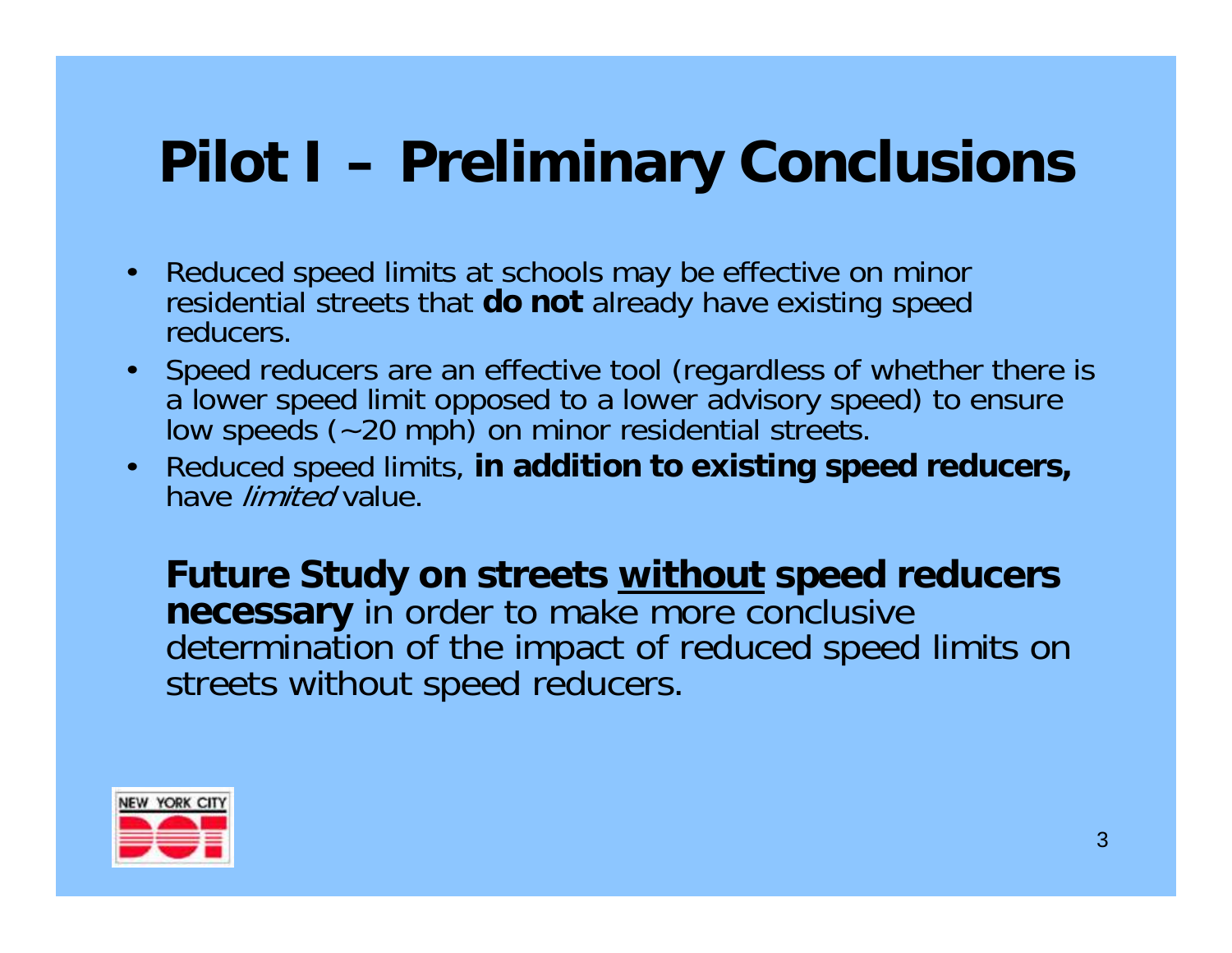## **Pilot I - Results**



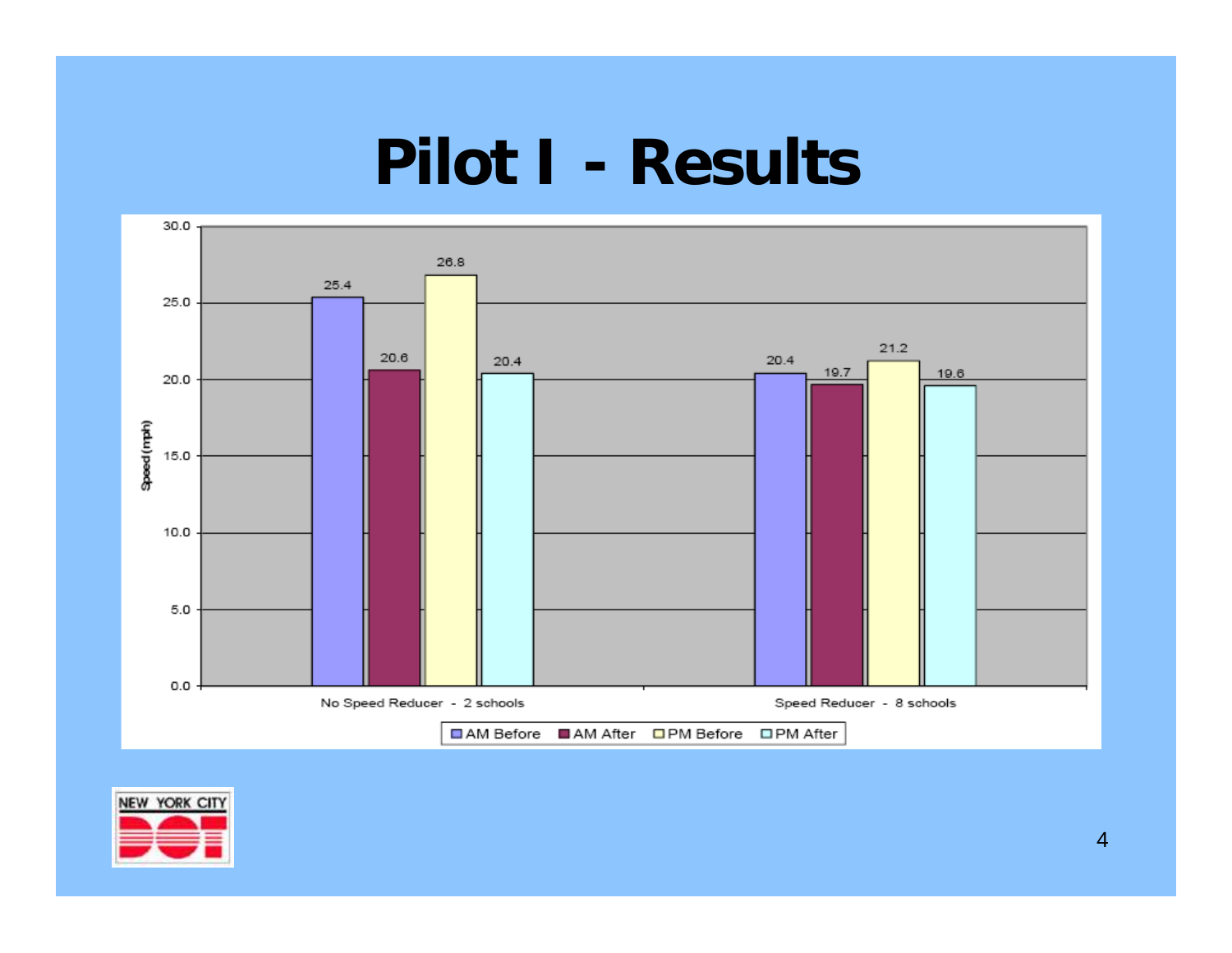# **Pilot II 2007**

#### **Street Criteria:**

- •One-way street with one travel lane adjacent to a school building
- •Street not designated a truck route or bus route
- •Length of block more than 200 feet
- • Located in advance of a designated school crosswalk, controlled by either a traffic signal or a stop sign
- •**No Speed Reducers**

#### **Data Collected:**

- •Vehicle speed and volume
- •Vehicle classification and turning movements
- •Pedestrian volume
- •One "Before" and two "After" periods (March 2007 – December 2007)
- •Two mid-week days for each period



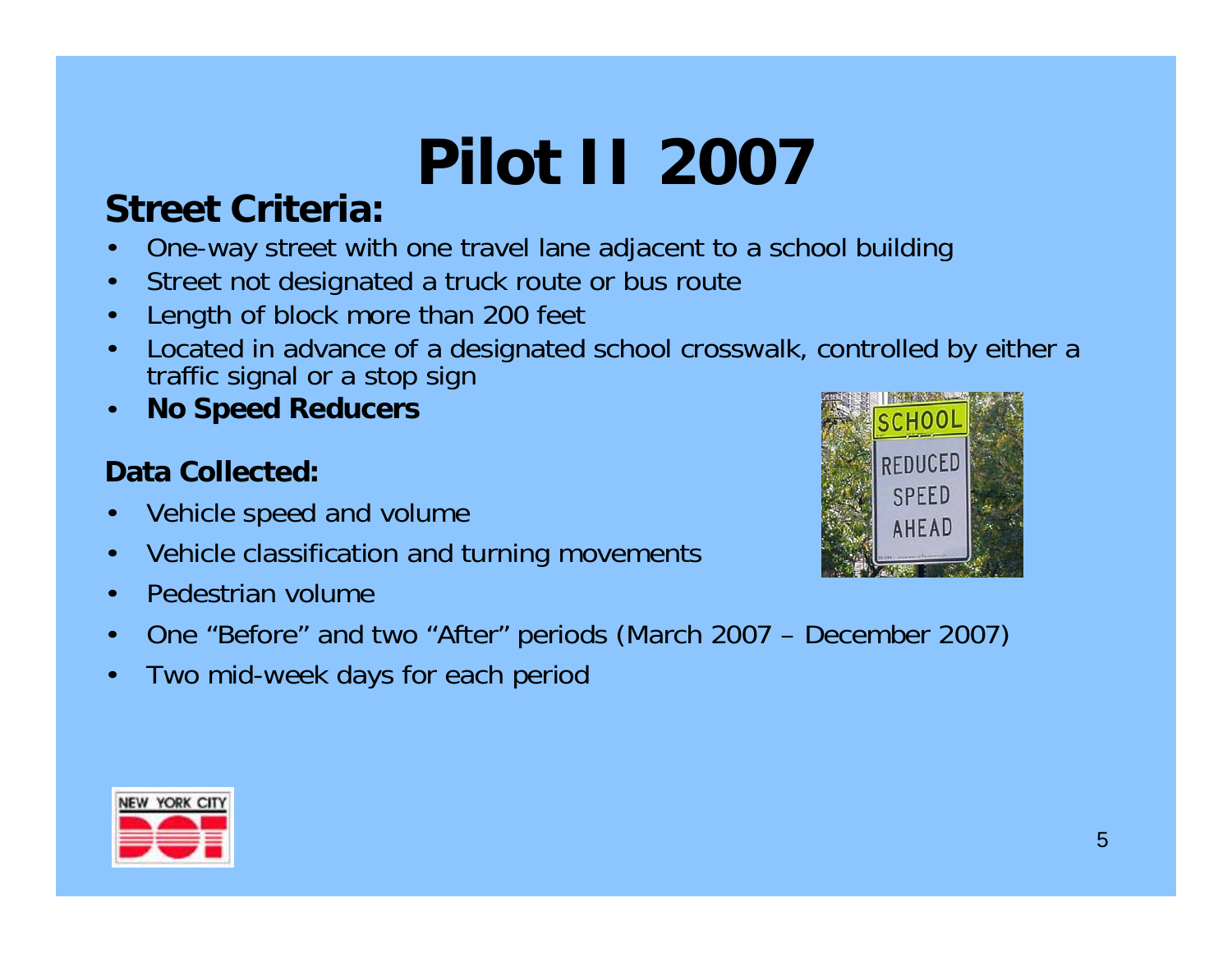## Reduced Speed Zone: **Test Treatment**

Each Street received…

- • **Flashing beacons** during school hours 7AM – 4 PM accompanied by reduced speed limit signs -**20 MPH**
- •Signs indicating **Speed Zone Ahead**
- •Signs indicating **End Speed Zone**







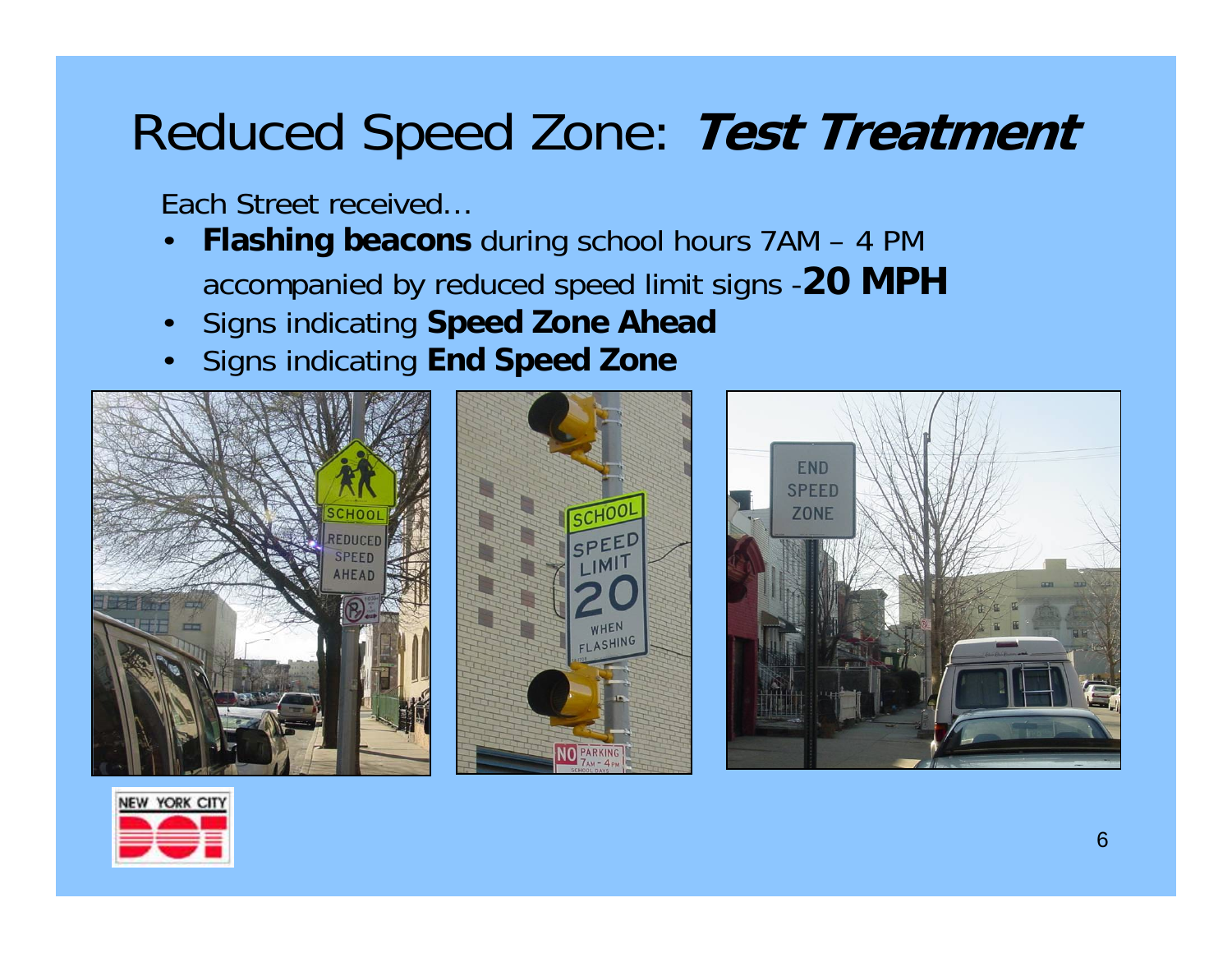#### **Pilot II - Ten Schools**

| #            | <b>Boro</b>     | <b>School</b>    | <b>School Address</b>       | <b>Street with Reduced Speed Limit</b>                                          | <b>Type of Traffic Control</b><br>at intersection with<br>school crosswalk |
|--------------|-----------------|------------------|-----------------------------|---------------------------------------------------------------------------------|----------------------------------------------------------------------------|
| 1            | <b>Bronx</b>    | <b>JHS 117</b>   | <b>1865 Morris Avenue</b>   | <b>Walton Avenue from Mount Hope Place</b><br>to East 176th Street              | <b>Signal</b>                                                              |
| $\mathbf{2}$ | <b>Bronx</b>    | <b>JHS 118</b>   | 57 East 179th Street        | <b>Arthur Avenue from East 179th Street</b><br>to East 180th Street             | <b>Signal</b>                                                              |
| 3            | <b>Bronx</b>    | <b>MS 45</b>     | <b>2502 Lorillard Place</b> | <b>Hoffman Street from East 189th Street</b><br>to East Fordham Road            | <b>Signal</b>                                                              |
| 4            | <b>Brooklyn</b> | <b>IS 162</b>    | 1390 Willoughby Avenue      | <b>Willoughby Avenue from Cypress</b><br><b>Avenue to Saint Nicholas Avenue</b> | <b>Signal</b>                                                              |
| 5            | <b>Brooklyn</b> | <b>IS 383</b>    | <b>1300 Greene Avenue</b>   | <b>Bleecker Avenue from Knickerbocker</b><br><b>Avenue to Wilson Avenue</b>     | <b>Stop Sign</b>                                                           |
| 6            | <b>Brooklyn</b> | <b>IS/PS 299</b> | 88 Woodbine Street          | <b>Woodbine Street from Evergreen</b><br><b>Avenue to Bushwick Avenue</b>       | <b>Signal</b>                                                              |
| 7            | <b>Brooklyn</b> | <b>PS 123</b>    | <b>100 Irving Avenue</b>    | <b>Suydam Street between Irving Avenue</b><br>and Wyckoff Street                | <b>Signal</b>                                                              |
| 8            | <b>Brooklyn</b> | <b>PS 86</b>     | <b>220 Irving Avenue</b>    | Harman Street from Irving Avenue to<br><b>Knickerbocker Avenue</b>              | <b>Signal</b>                                                              |
| 9            | <b>Queens</b>   | <b>PS 16</b>     | 41-15 104th Street          | 42nd Avenue from 108th Street to<br><b>104th Street</b>                         | <b>Stop Sign</b>                                                           |
| 10           | <b>Queens</b>   | <b>PS 69</b>     | <b>77-02 37th Avenue</b>    | 77th Street from 37th Road to 37th<br>Avenue                                    | <b>Signal</b>                                                              |

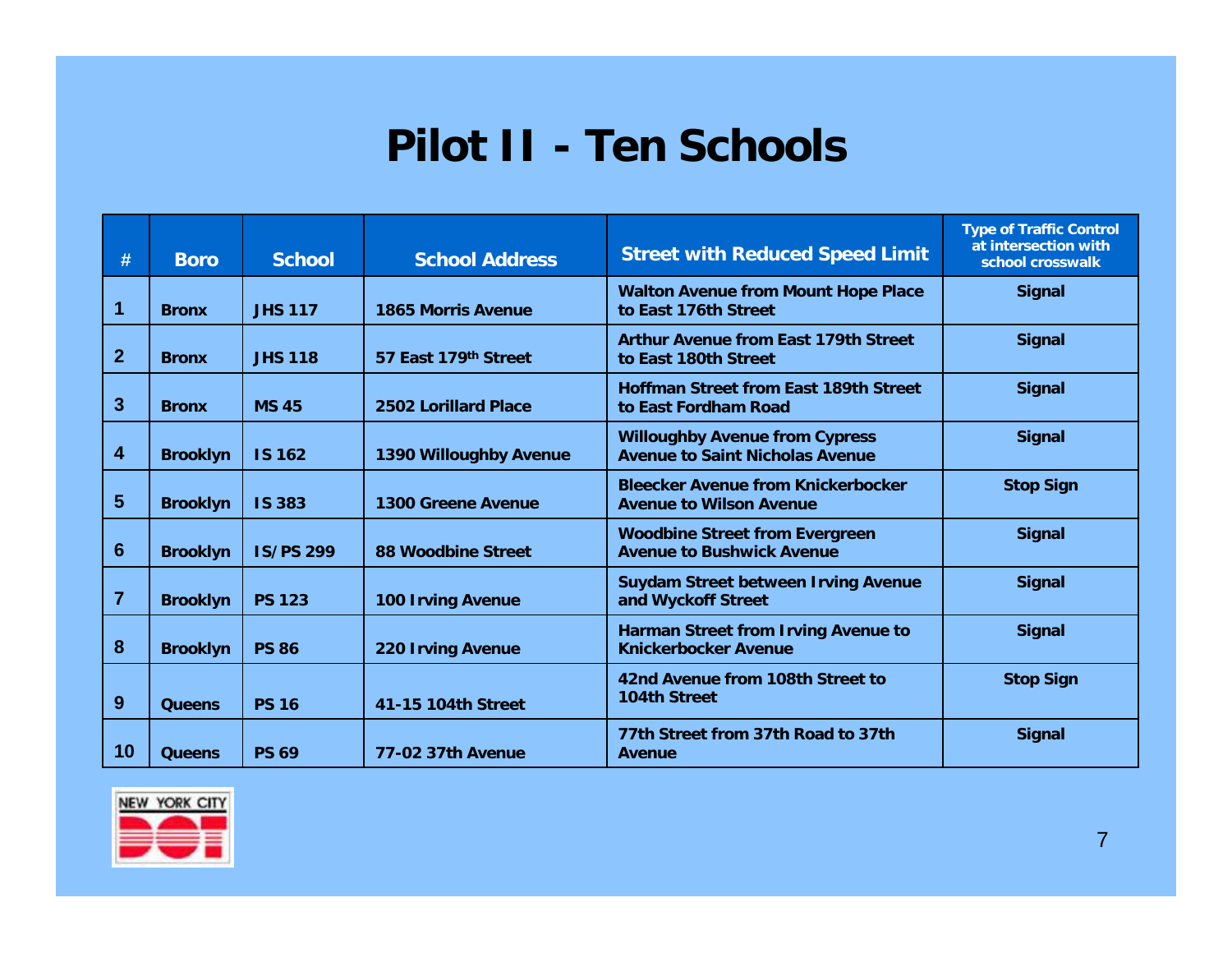### **Pilot II Overall Results:** Speeds Decreased in AM and PM



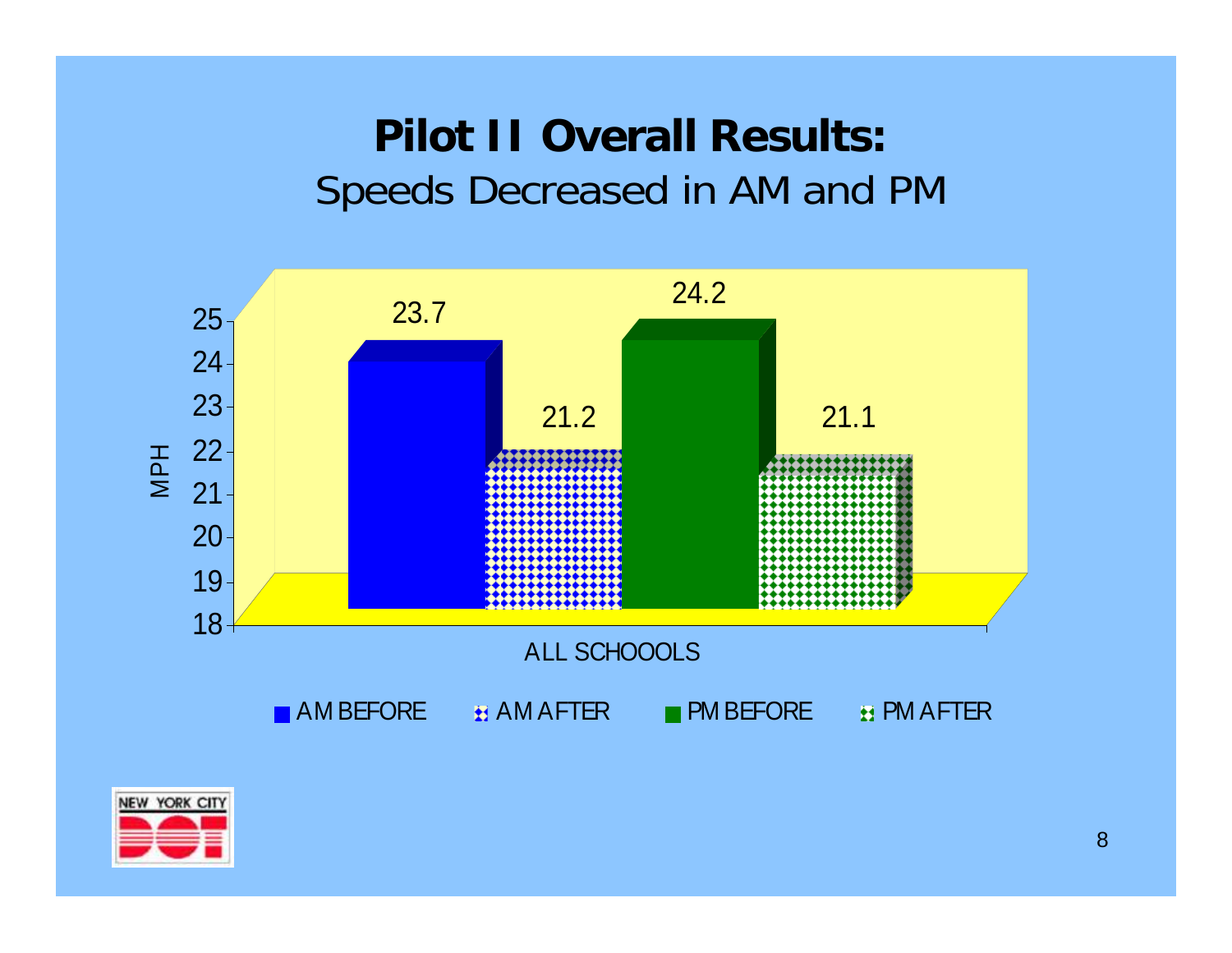### **Pilot II Overall Results:**  Speed Decreased Over Time



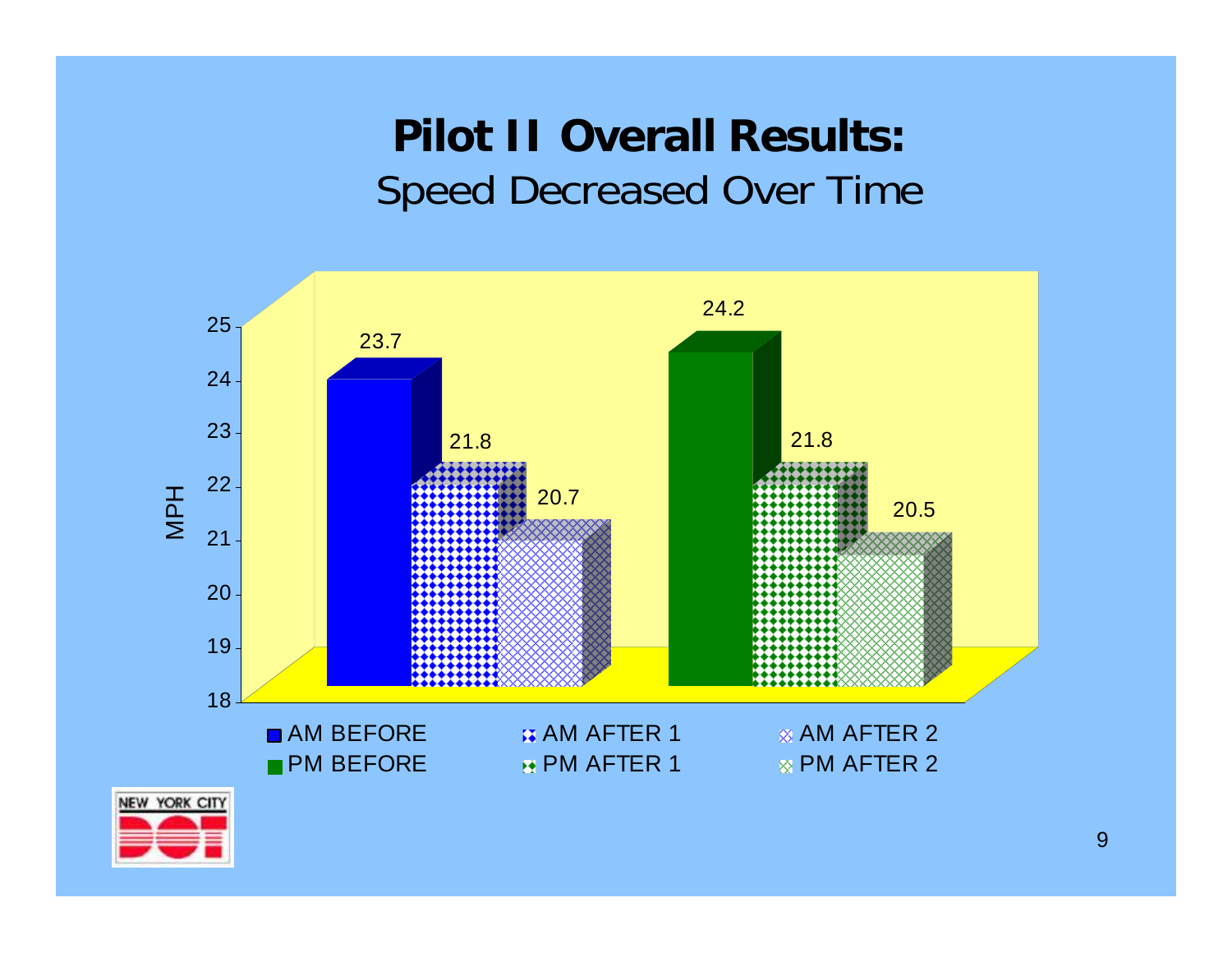#### **Pilot II Results: Change by Type of Traffic Control** at Intersection Downstream

#### **Signal vs. Stop Sign Speeds**



![](_page_9_Picture_3.jpeg)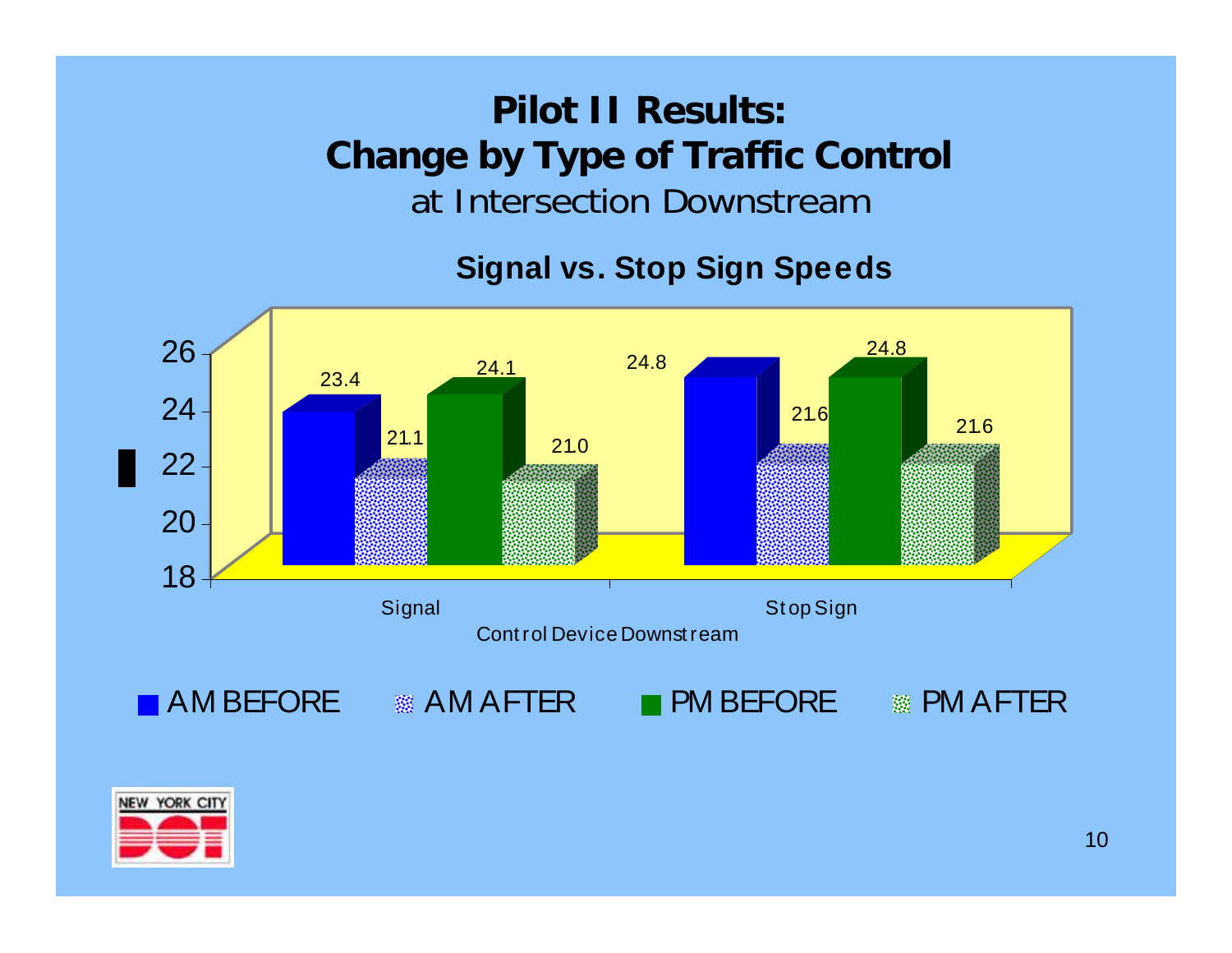**AM** Speed Reduction (MPH)

![](_page_10_Figure_1.jpeg)

![](_page_10_Picture_2.jpeg)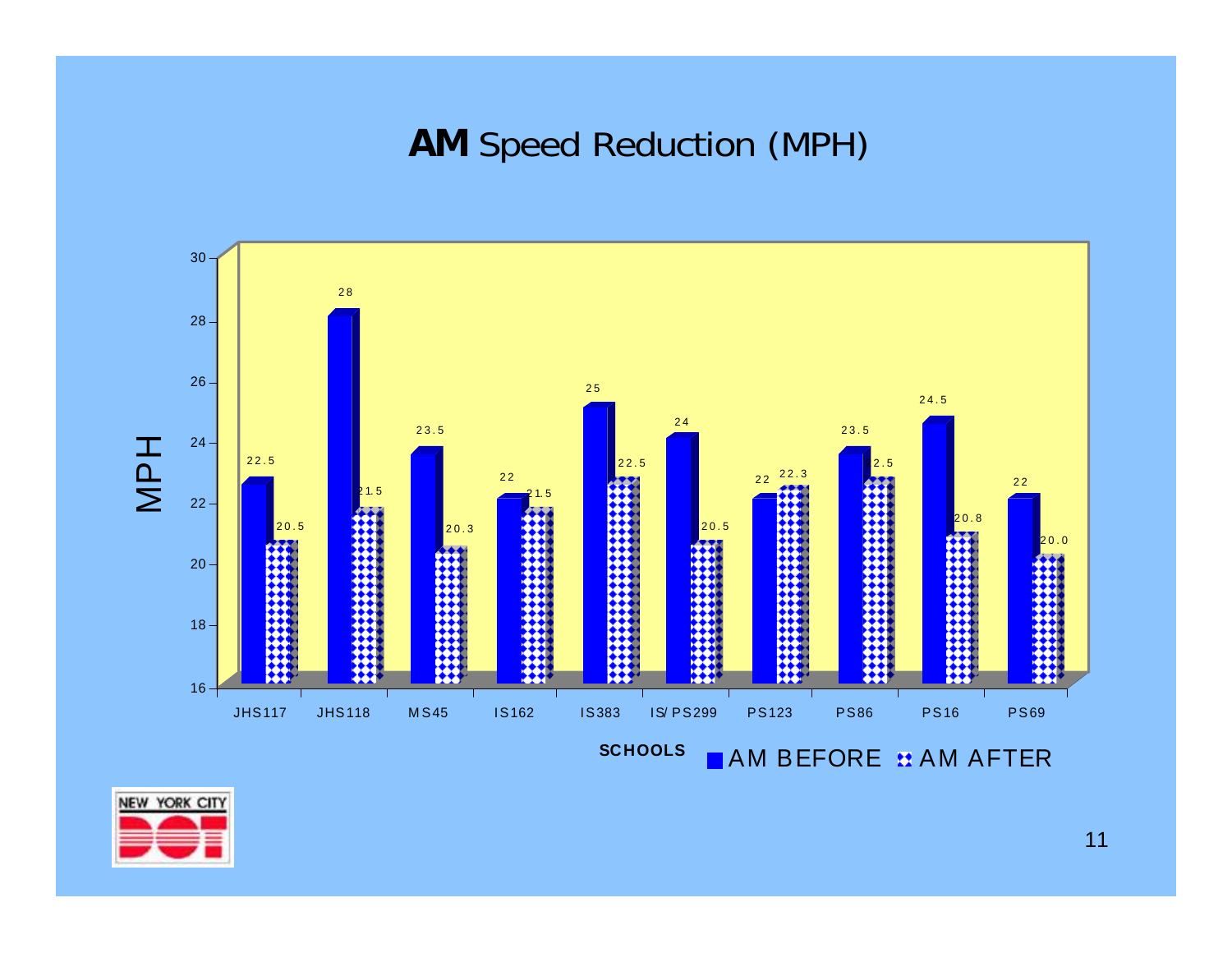#### **PM** Speed Reduction (MPH)

![](_page_11_Figure_1.jpeg)

![](_page_11_Picture_2.jpeg)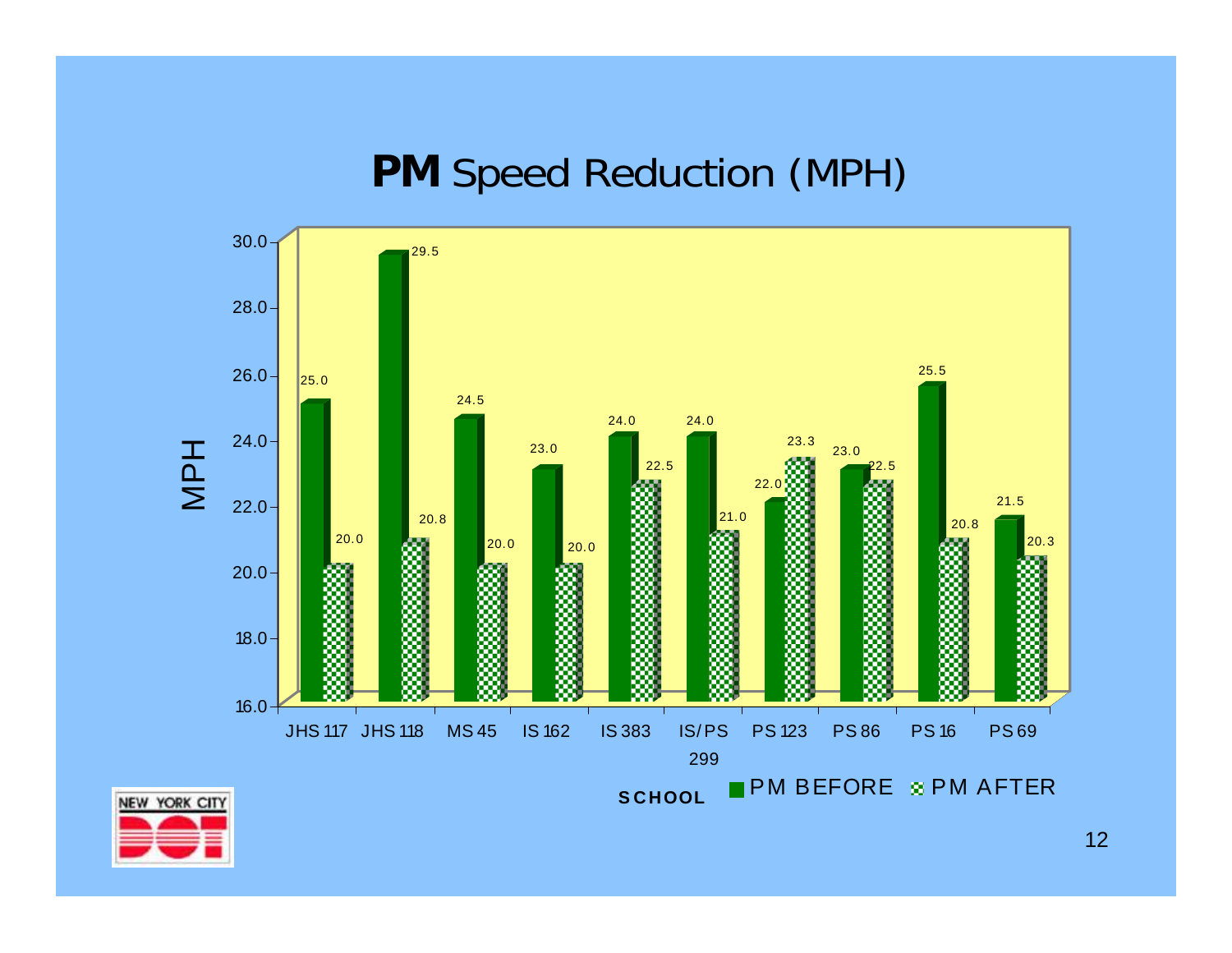#### **AM Speeds over time (MPH)**

![](_page_12_Figure_1.jpeg)

![](_page_12_Picture_2.jpeg)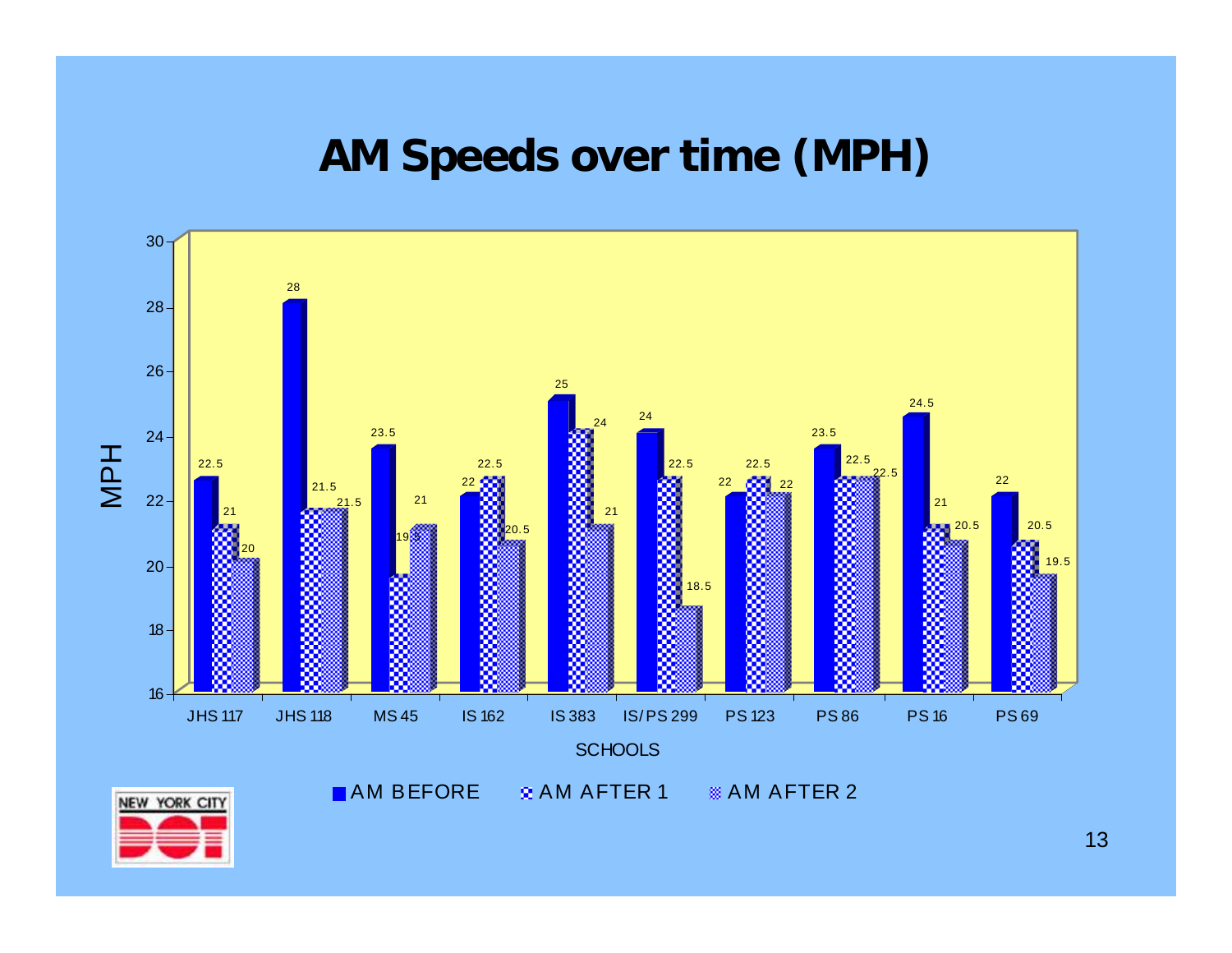#### **PM Speeds over time (MPH)**

![](_page_13_Figure_1.jpeg)

NEW YORK CITY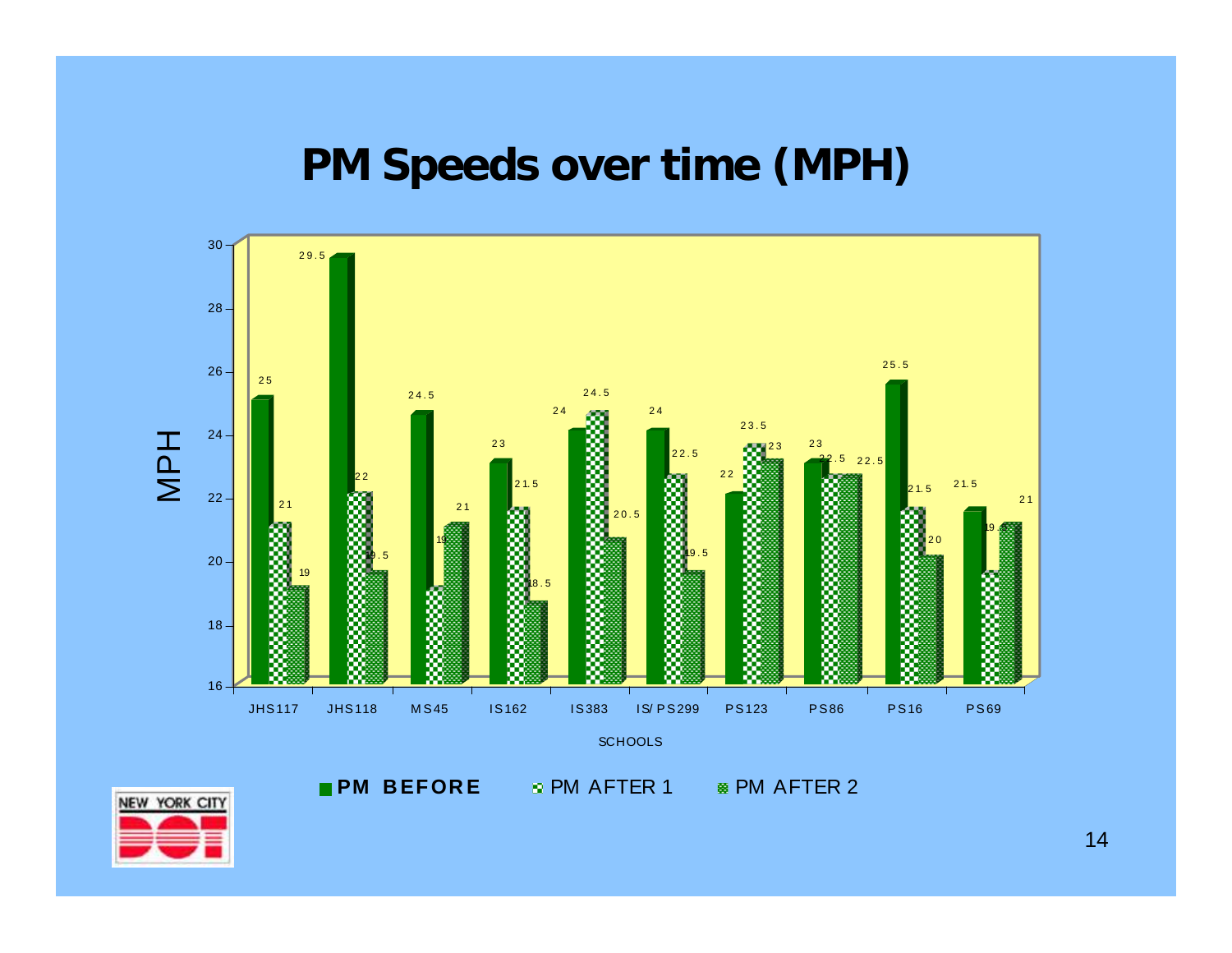### Results: **JHS 117, Bronx**

**AM speeds** were reduced **8.9% f**rom an average of 22.5 mph to 20.5 mph.

**PM speeds** were reduced 20% from an average of 25.0 mph to 20 mph.

![](_page_14_Figure_3.jpeg)

![](_page_14_Figure_4.jpeg)

![](_page_14_Picture_5.jpeg)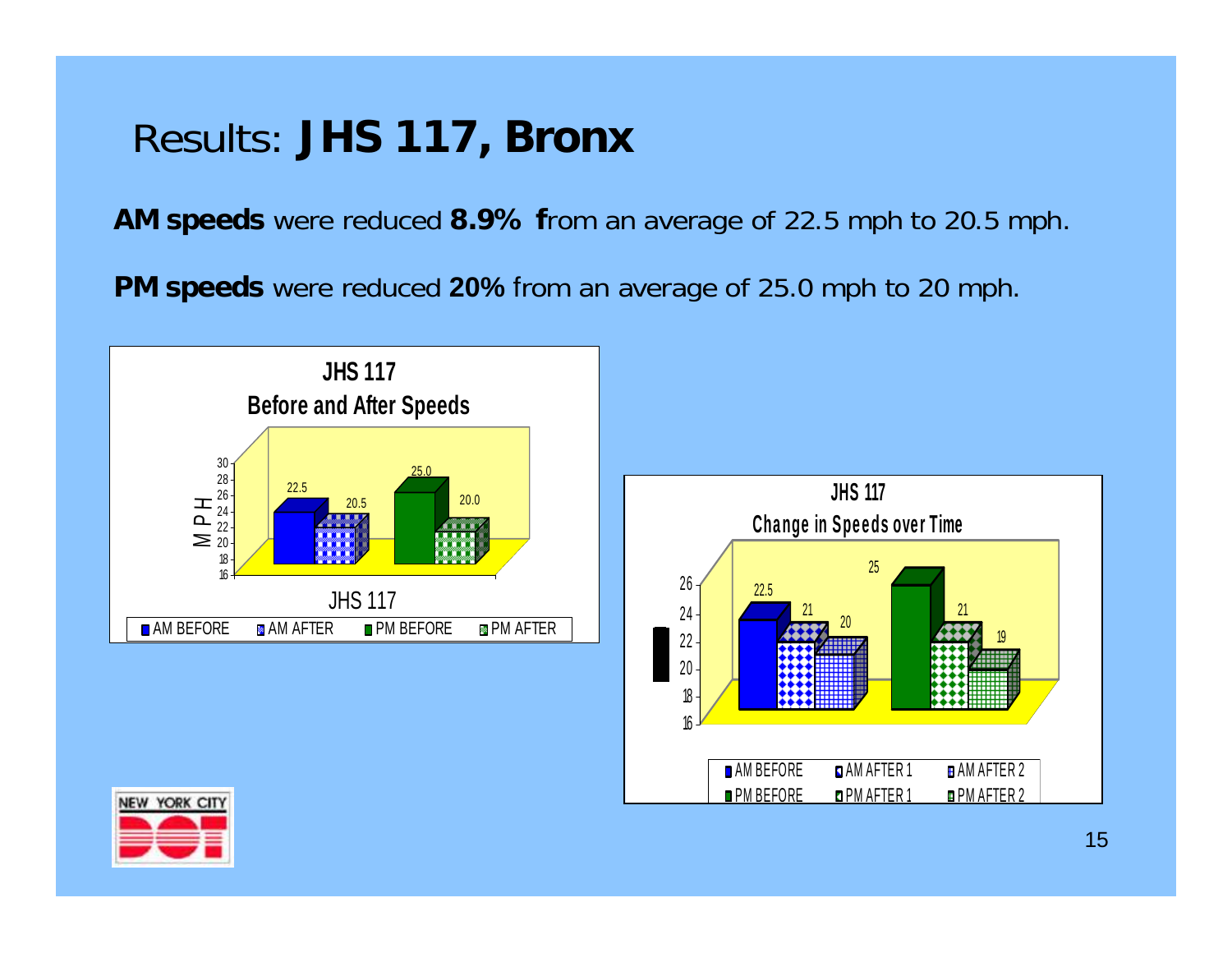#### Results: **JHS 118, Bronx**

**AM speeds** were reduced **23.2 %** from an average of 28 mph to 21.5 mph

**PM speeds** were reduced **29.7 %** from an average of 29.5 mph to 20.8 mph

![](_page_15_Figure_3.jpeg)

![](_page_15_Figure_4.jpeg)

![](_page_15_Picture_5.jpeg)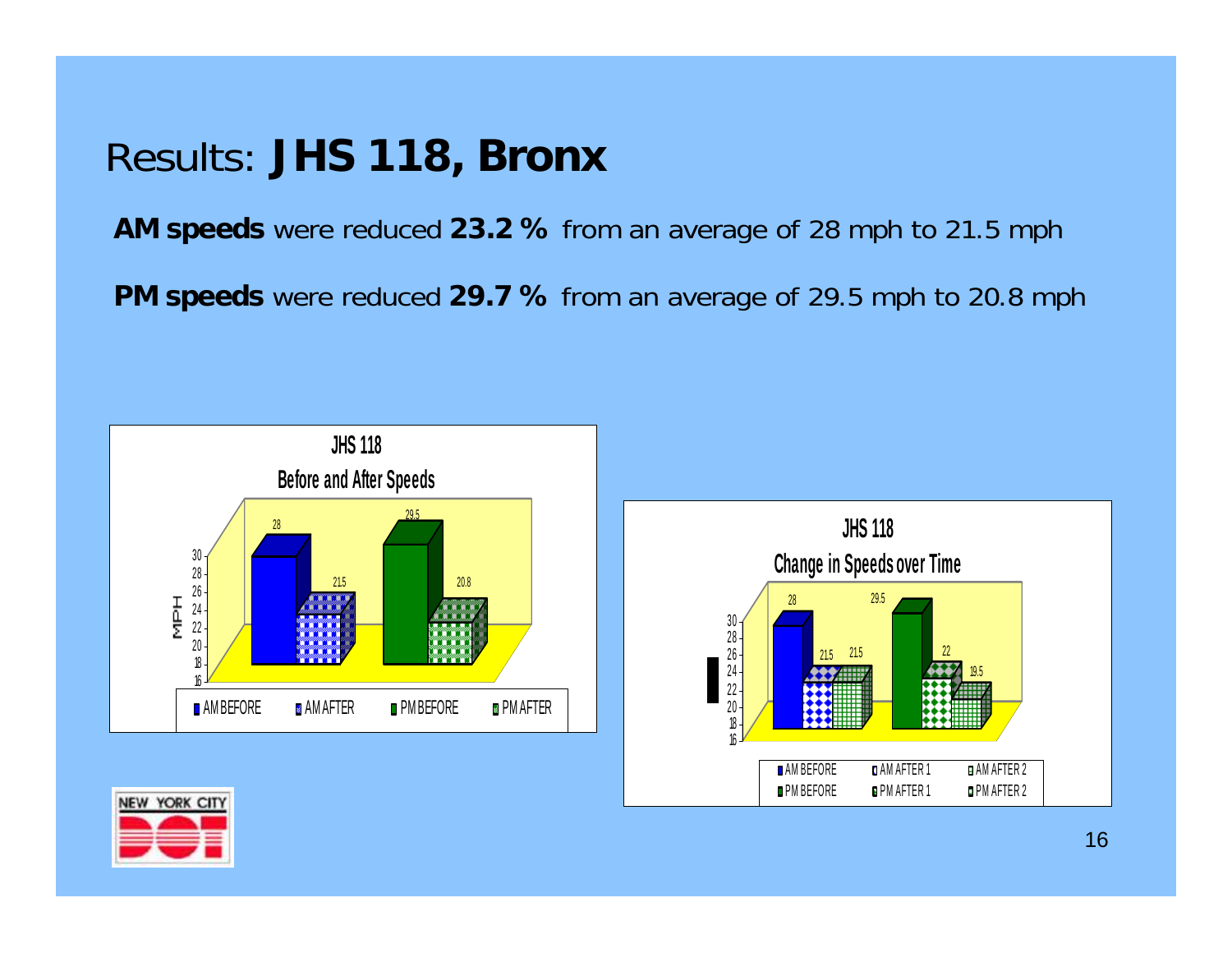#### Results : **MS 45, Bronx**

**AM speeds** were reduced **13.6%** from an average of 23.5 mph to 20.3 mph

**PM speeds** were reduced **18.4%** from an average of 24.5 mph to 20 mph

![](_page_16_Figure_3.jpeg)

![](_page_16_Figure_4.jpeg)

![](_page_16_Picture_5.jpeg)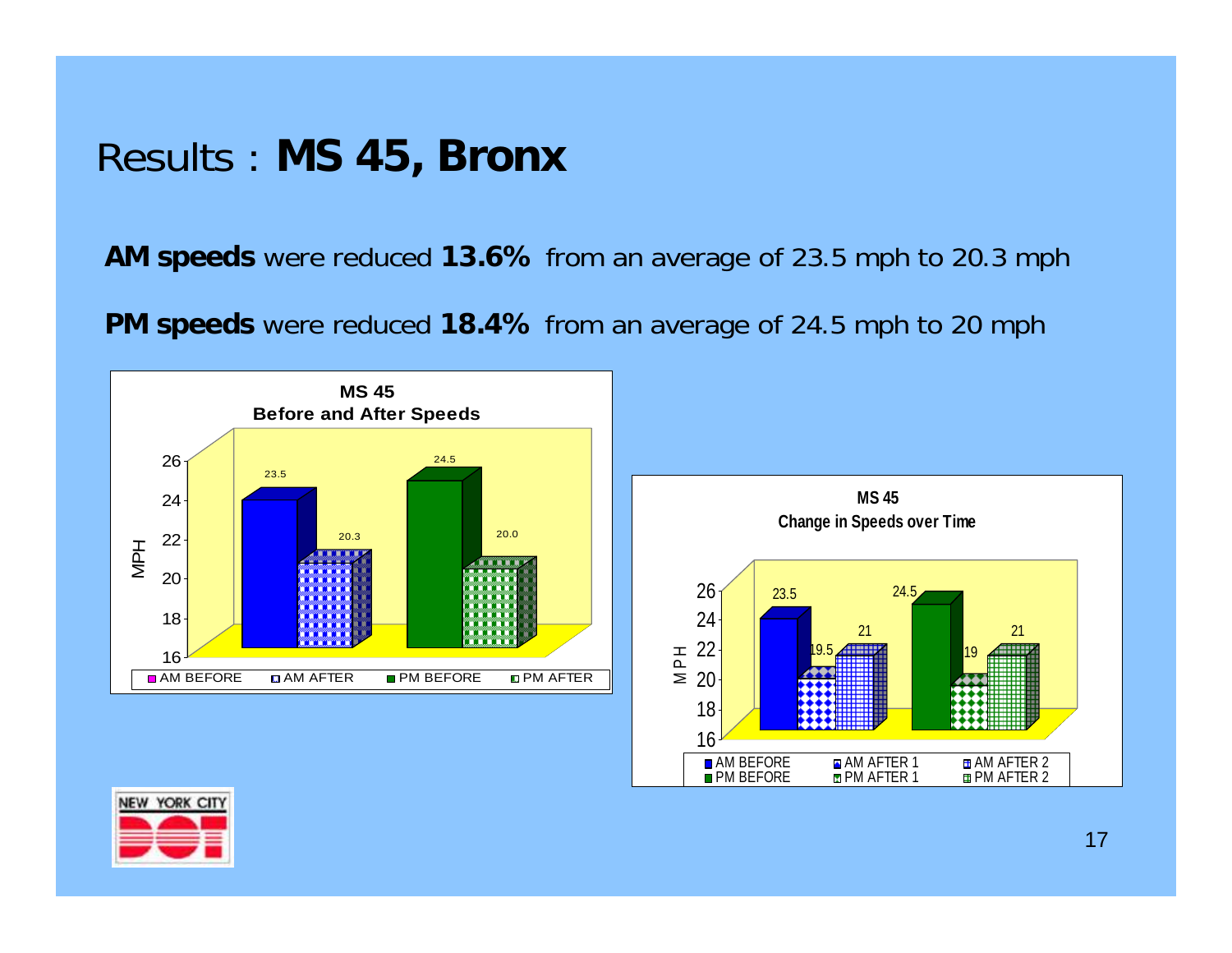### Results : **MS 162, Brooklyn**

**AM speeds** were reduced **2.3%** from an average of 22 mph to 21.5mph

**PM speeds** were reduced **13%** from an average of 23 mph to 20 mph

![](_page_17_Figure_3.jpeg)

![](_page_17_Figure_4.jpeg)

![](_page_17_Picture_5.jpeg)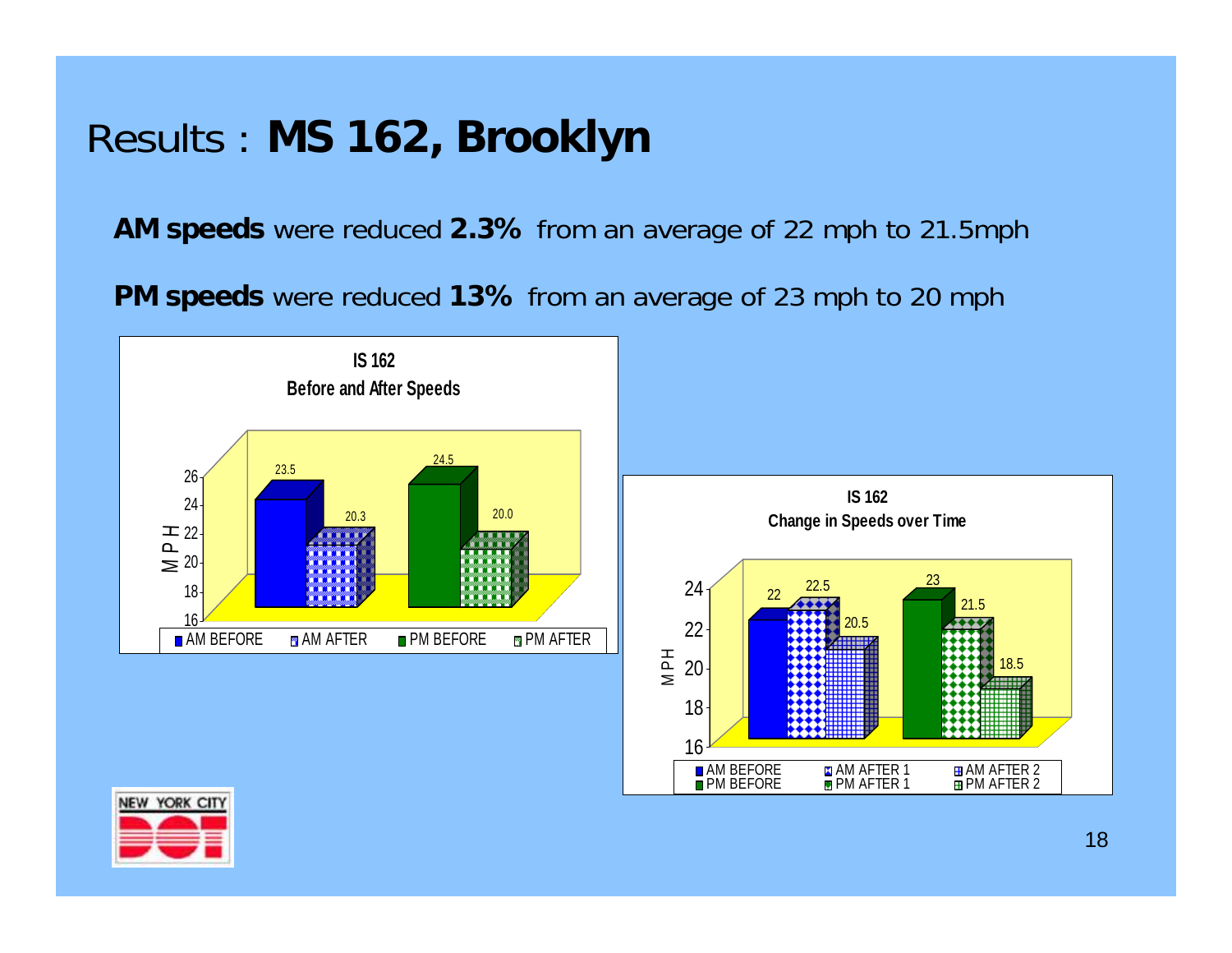#### Results : **IS 383, Brooklyn**

**AM speeds** were reduced **10%** from an average of 25 mph to 22.5 mph

**PM speeds** were reduced **6.3%** from an average of 24 mph to 22.5 mph

![](_page_18_Figure_3.jpeg)

![](_page_18_Figure_4.jpeg)

![](_page_18_Picture_5.jpeg)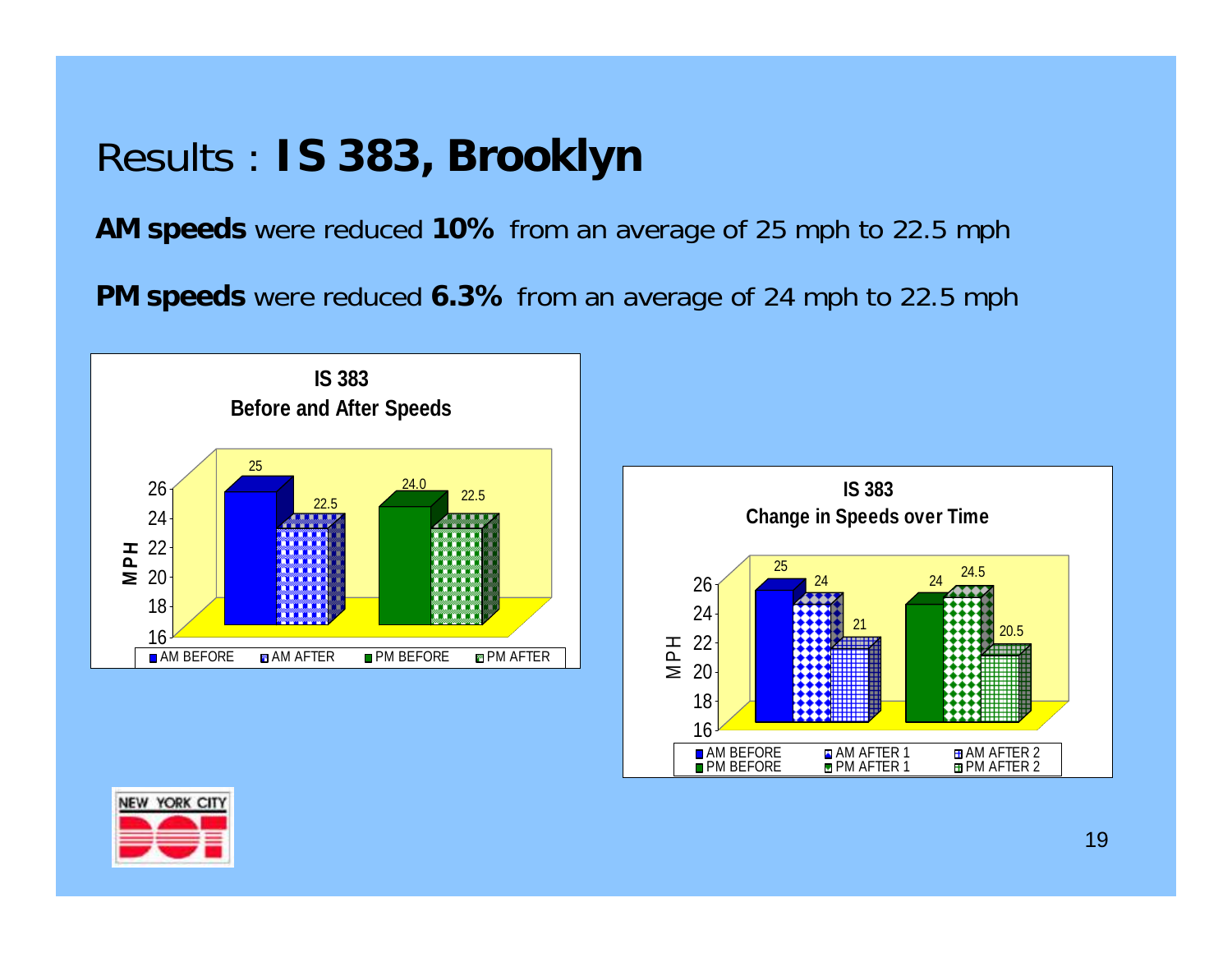### Results : **MS 299, Brooklyn**

**AM speeds** were reduced **14.6%** from an average of 24 mph to 20.5 mph

**PM speeds** were reduced **12.5%** from an average of 24 mph to 21 mph

![](_page_19_Figure_3.jpeg)

![](_page_19_Figure_4.jpeg)

![](_page_19_Picture_5.jpeg)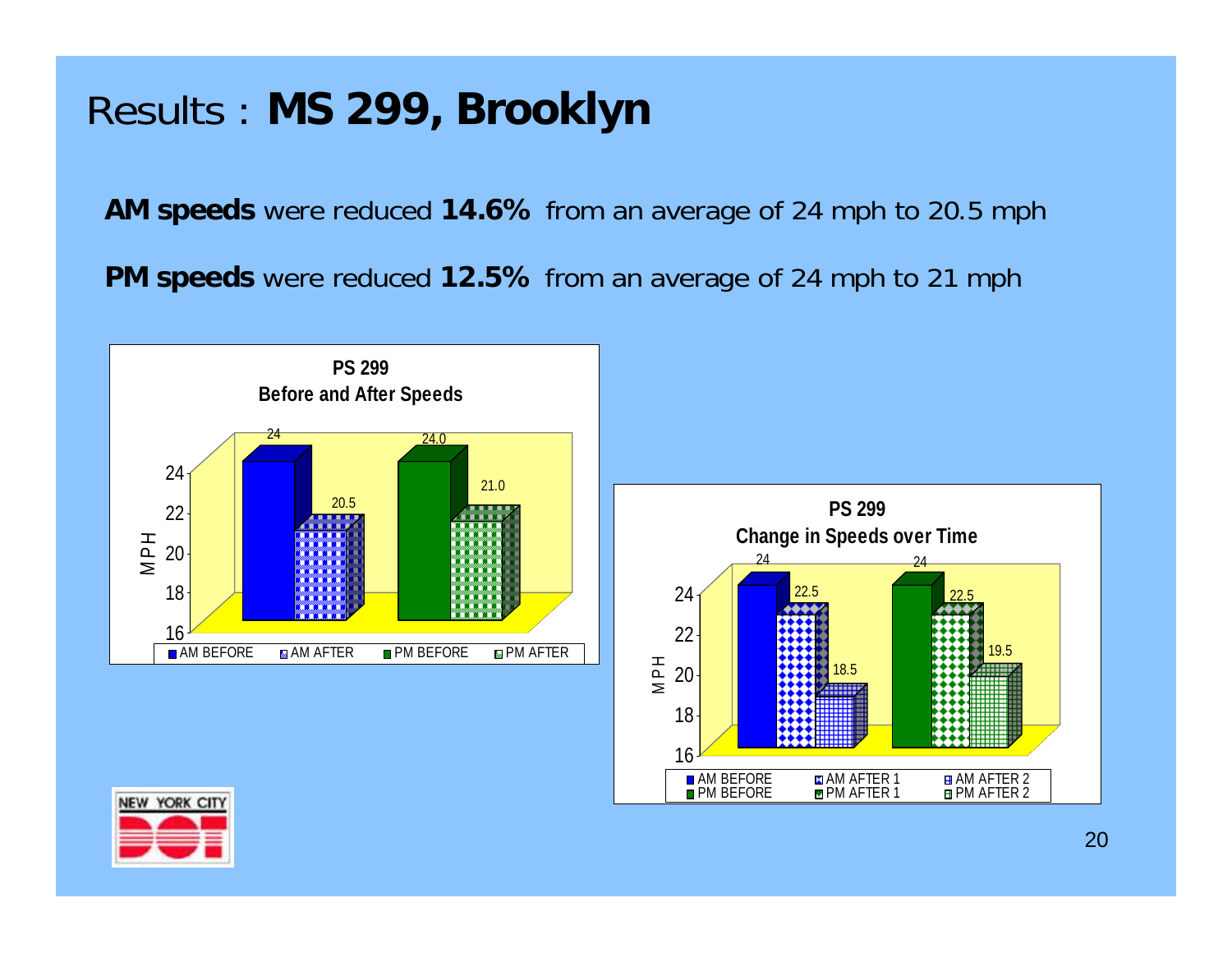#### Results : **PS 123, Brooklyn**

**AM speeds** increased by **1.4%** from an average of 22 mph to 22.3 mph

**PM speeds** increased **5.9%** from an average of 22 mph to 23.3 mph

![](_page_20_Figure_3.jpeg)

![](_page_20_Figure_4.jpeg)

![](_page_20_Picture_5.jpeg)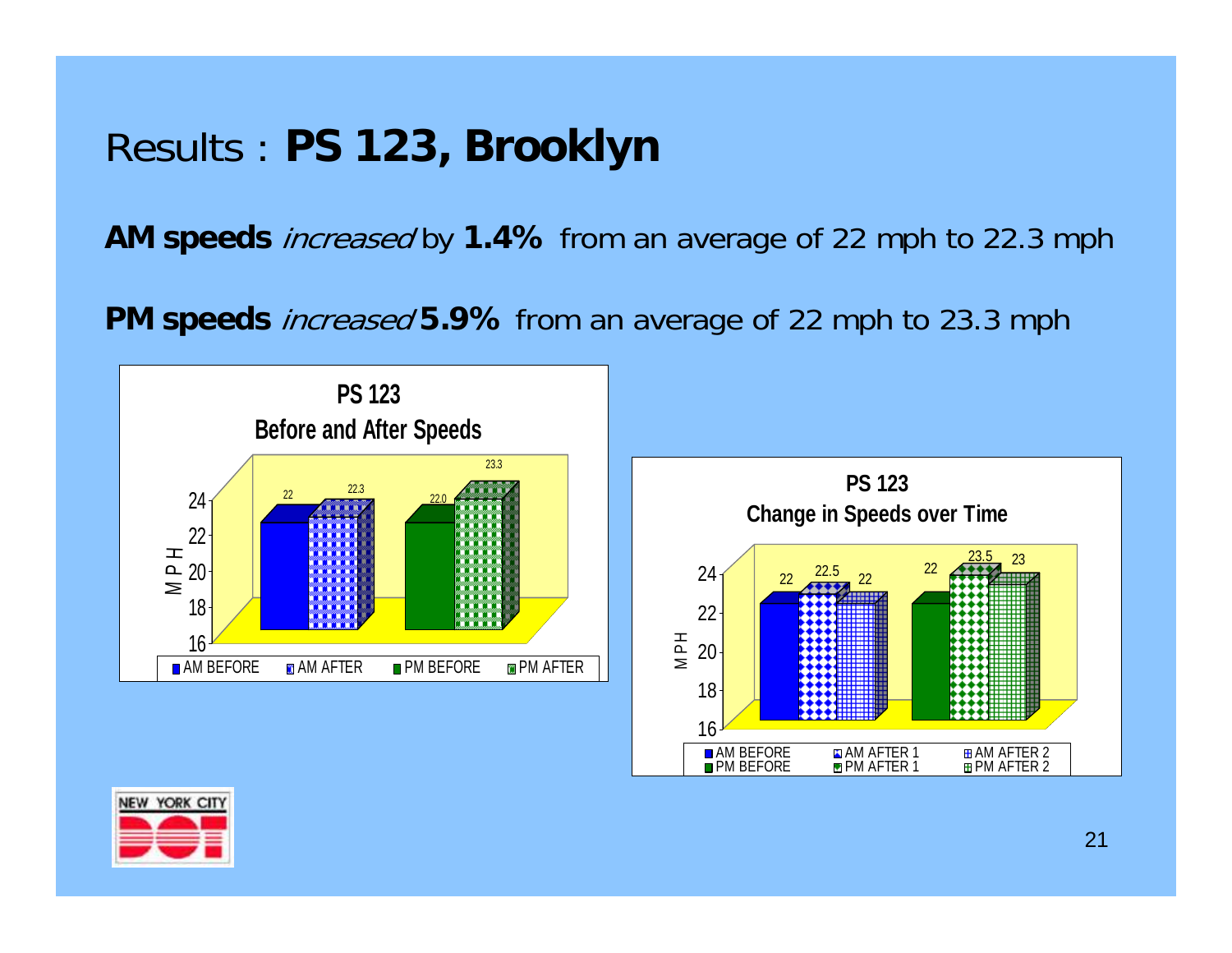### Results : **PS 86, Brooklyn**

**AM speeds** were reduced **4.3%** from an average of 23.5 mph to 22.5 mph

**PM speeds** were reduced **2.2%** from an average of 23 mph to 22.5 mph

![](_page_21_Figure_3.jpeg)

![](_page_21_Figure_4.jpeg)

![](_page_21_Picture_5.jpeg)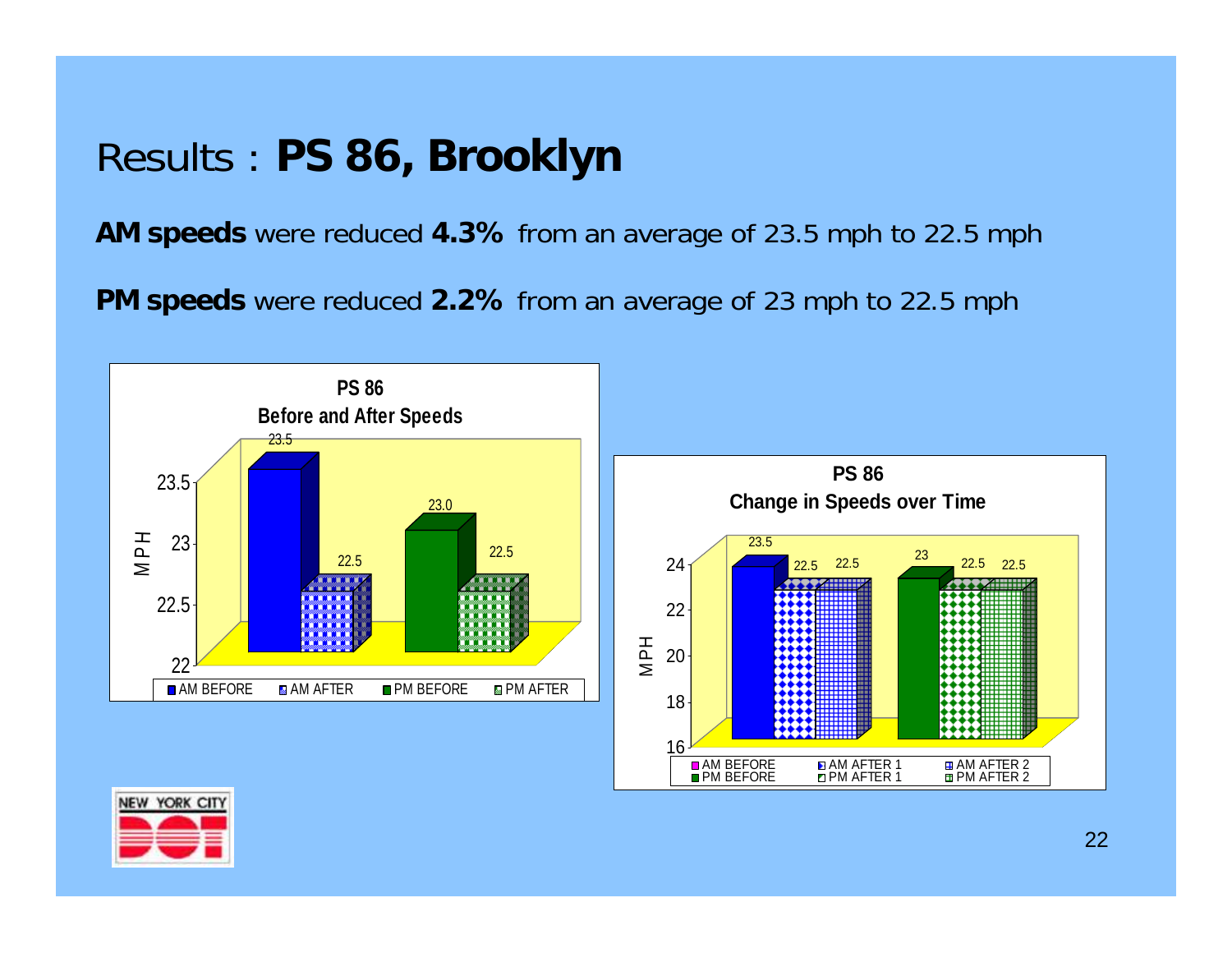#### Results : **PS 16, Queens**

**AM speeds** were reduced **15.1%** from an average of 24.5 mph to 20.8 mph

**PM speeds** were reduced **18.4%** from an average of 25.5 mph to 20.8 mph

![](_page_22_Figure_3.jpeg)

![](_page_22_Figure_4.jpeg)

![](_page_22_Picture_5.jpeg)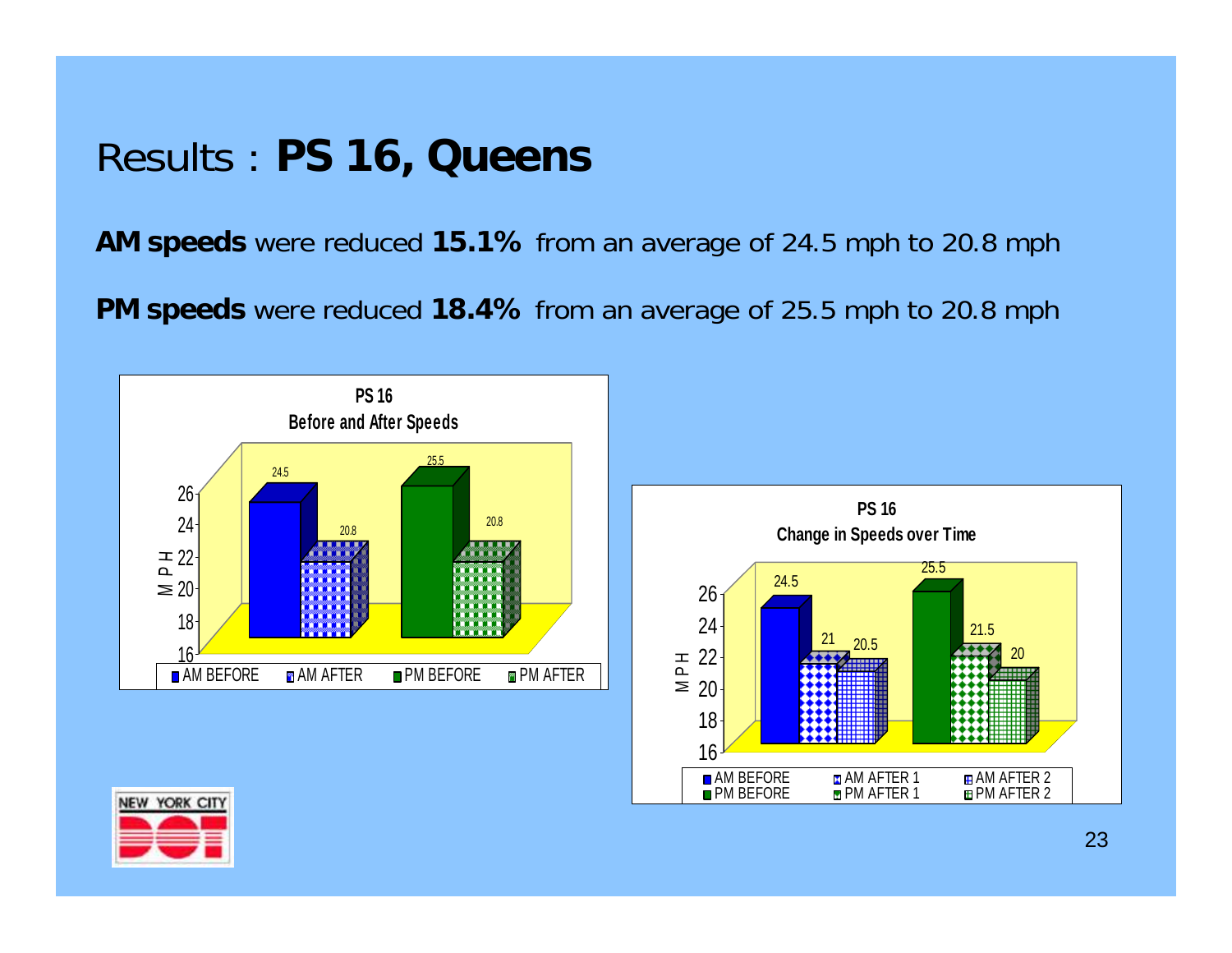#### Results : **PS 69, Queens**

**AM speeds** were reduced **9.1%** from an average of 22 mph to 20 mph

**PM speeds** were reduced **5.6%** from an average of 21.5 mph to 20.3 mph

![](_page_23_Figure_3.jpeg)

![](_page_23_Figure_4.jpeg)

![](_page_23_Picture_5.jpeg)